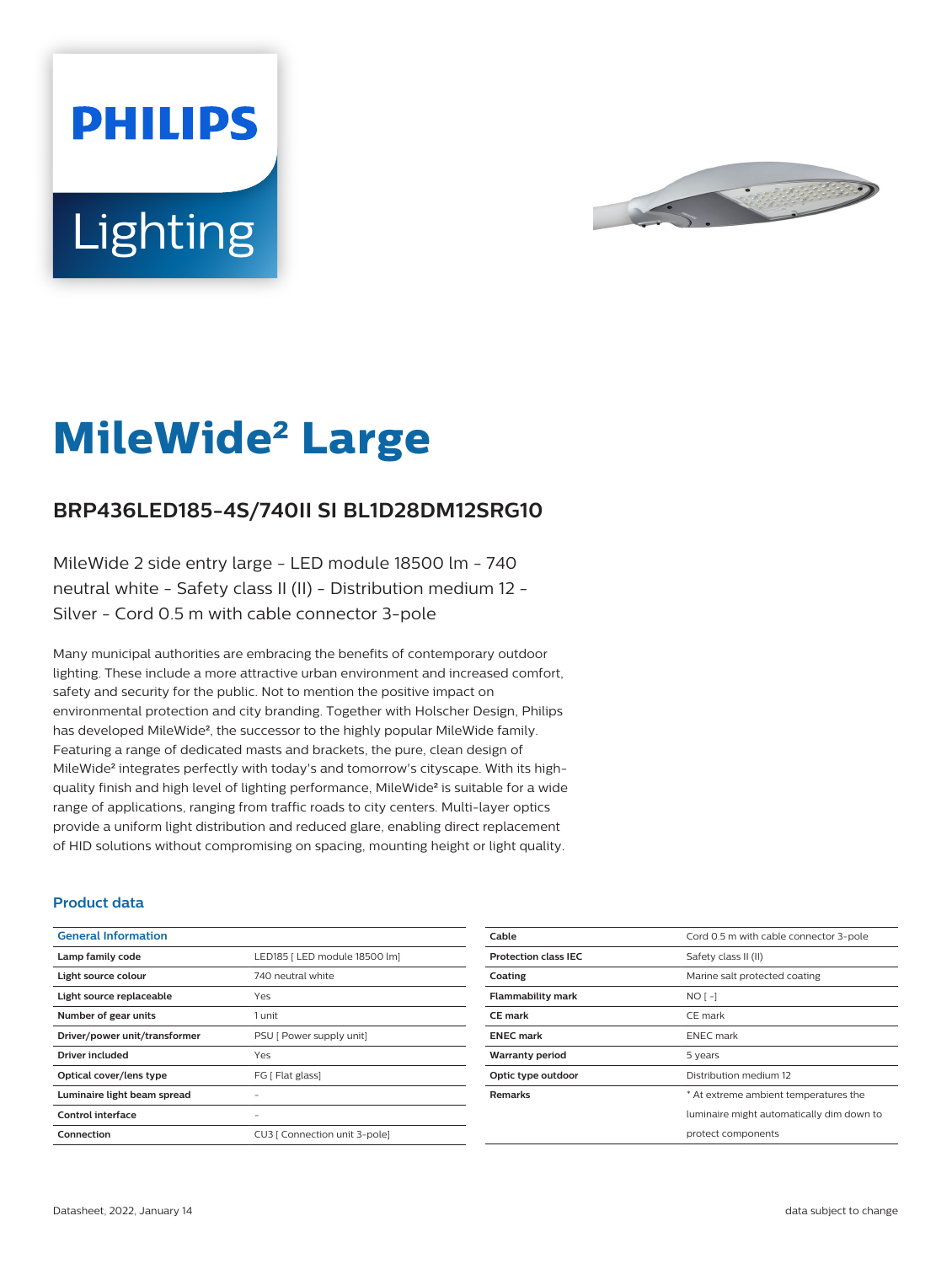### **MileWide**² **Large**

| Constant light output                | No                                             |
|--------------------------------------|------------------------------------------------|
| Number of products on MCB (16 A type | 8                                              |
| B)                                   |                                                |
| <b>EU RoHS compliant</b>             | Yes                                            |
| Light source engine type             | LED                                            |
| Serviceability class                 | Class A, the luminaire is equipped with        |
|                                      | serviceable parts (when applicable): LED       |
|                                      | board, driver, control units, surge-protection |
|                                      | device, optics, front cover and mechanical     |
|                                      | parts                                          |
| <b>Product family code</b>           | BRP436 [ MileWide 2 side entry large]          |
|                                      |                                                |
| <b>Light Technical</b>               |                                                |
| Upward light output ratio            | 0                                              |
| Standard tilt angle post-top         | L                                              |
| Standard tilt angle side entry       | L,                                             |
|                                      |                                                |
| <b>Operating and Electrical</b>      |                                                |
| <b>Input Voltage</b>                 | 220/240 V                                      |
| Input frequency                      | 50 to 60 Hz                                    |
| Inrush current                       | 53 A                                           |
| Inrush time                          | 300 ms                                         |
| Power factor (min.)                  | 0.98                                           |
|                                      |                                                |
| <b>Controls and Dimming</b>          |                                                |
| Dimmable                             | No                                             |
|                                      |                                                |
| <b>Mechanical and Housing</b>        |                                                |
| <b>Housing material</b>              | Aluminum                                       |
| <b>Reflector material</b>            |                                                |
| Optic material                       | Polymethyl methacrylate                        |
| Optical cover/lens material          | Glass                                          |
| <b>Fixation material</b>             | Aluminium                                      |
| <b>Mounting device</b>               | 60S [Side-entry for diameter 60 mm]            |
| Optical cover/lens shape             | Flat                                           |
| Optical cover/lens finish            | Clear                                          |
| <b>Overall length</b>                | 734 mm                                         |
| Overall width                        | 306 mm                                         |
| <b>Overall height</b>                | 137 mm                                         |
| Effective projected area             | $0.066$ m <sup>2</sup>                         |
| Colour                               | Silver                                         |

| Dimensions (height x width x depth)        | 137 x 306 x 734 mm (5.4 x 12 x 28.9 in)       |
|--------------------------------------------|-----------------------------------------------|
|                                            |                                               |
| <b>Approval and Application</b>            |                                               |
| Ingress protection code                    | IP66 [ Dust penetration-protected, jet-proof] |
| Mech. impact protection code               | IK08 [5 J vandal-protected]                   |
| Surge protection (common/differential)     | Surge protection level until 10 kV            |
|                                            |                                               |
| <b>Initial Performance (IEC Compliant)</b> |                                               |
| Initial luminous flux (system flux)        | 15725 lm                                      |
| Luminous flux tolerance                    | $+/-7%$                                       |
| Initial LED luminaire efficacy             | 138 lm/W                                      |
| Init. Corr. Colour Temperature             | 4000 K                                        |
| Init. Colour rendering index               | >70                                           |
| Initial chromaticity                       | (0.380, 0.380) SDCM <5                        |
| Initial input power                        | 114 W                                         |
| Power consumption tolerance                | $+/-10%$                                      |
| Init. colour rendering index tolerance     | $+/-2$                                        |

|  | <b>Over Time Performance (IEC Compliant)</b> |  |  |
|--|----------------------------------------------|--|--|
|  |                                              |  |  |

**Lumen maintenance at median useful** L95

**life\* 100,000 h**

| <b>Application Conditions</b>      |                    |
|------------------------------------|--------------------|
| Ambient temperature range          | $-40$ to $+50$ °C. |
| Performance ambient temperature Tq | 25 °C              |
| Maximum dimming level              | Not applicable     |
|                                    |                    |
| <b>Product Data</b>                |                    |
| Full product code                  | 871869958047600    |
|                                    |                    |

| Order product name                | BRP436LED185-4S/740II SI |
|-----------------------------------|--------------------------|
|                                   | BL1D28DM12SRG10          |
| EAN/UPC - product                 | 8718699580476            |
| Order code                        | 58047600                 |
| SAP numerator - quantity per pack |                          |
| Numerator - packs per outer box   |                          |
| <b>SAP material</b>               | 919008633660             |
| SAP net weight (piece)            | 9.027 kg                 |